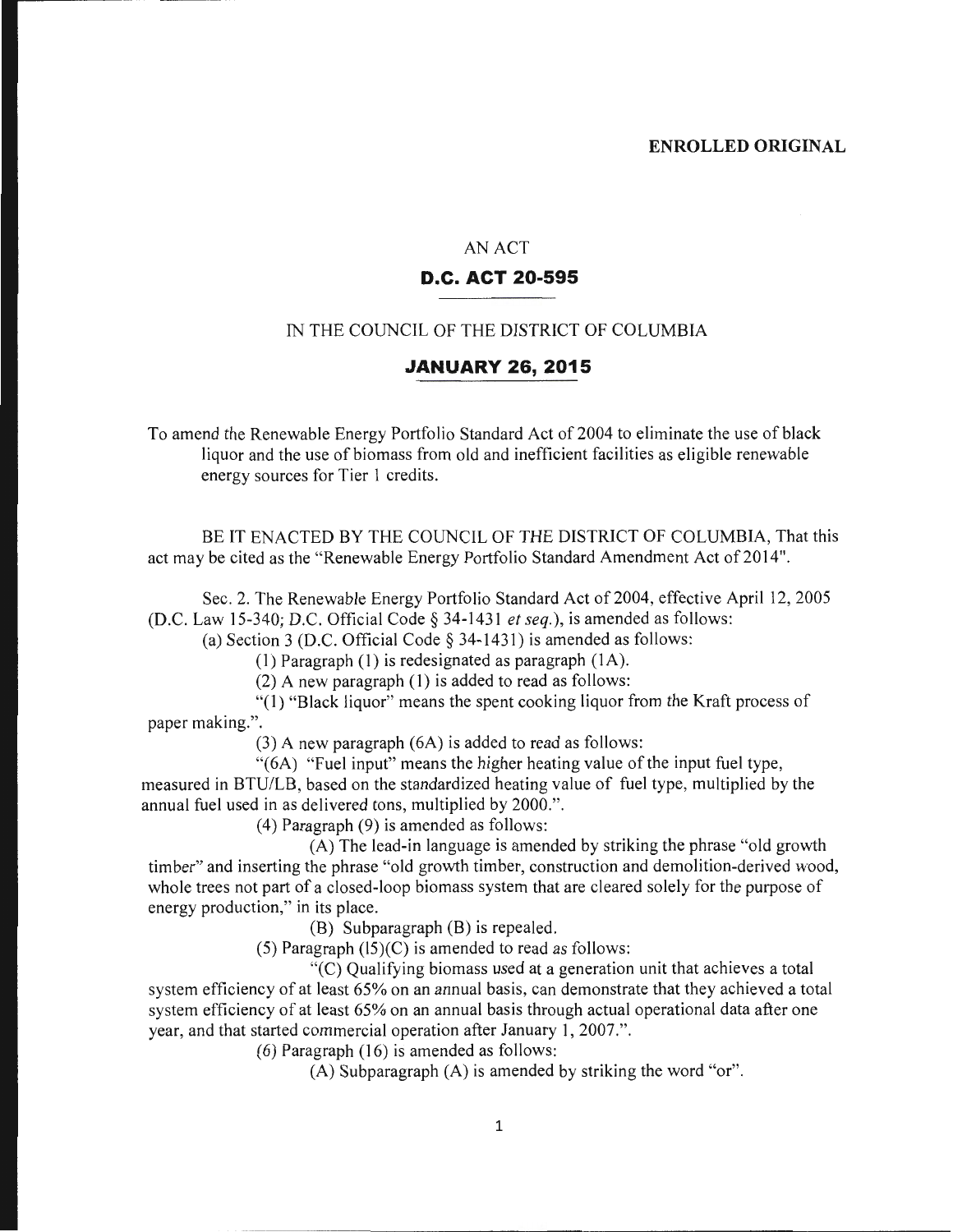#### **ENROLLED ORIGINAL**

(B) Subparagraph (B) is amended by striking the period and inserting the phrase "; or" in its place.

(C) A new subparagraph (C) is added to read as follows:

"(C) Qualifying biomass used at a generation unit that:

"(i) Started commercial operation on or before December 31 , 2006;

or

"(ii) Achieves a total system efficiency of less than 65%; or "(iii) Uses black liquor.".

(7) A new paragraph (17) is added to read as follows:

"(17) "Total system efficiency" means the sum of the net useful thermal energy output measured in BTUs divided by the total fuel input. For the purposes of this paragraph, the term "useful thermal energy output" means energy in the form of direct heat, steam, hot water, or other thermal form that is used in production and beneficial measures for heating, cooling, humidity control, process use, or other valid thermal end use energy requirements and for which fuel or electricity would otherwise be consumed. The term "useful thermal energy output" does not include thermal energy used for the purpose of drying or refining biomass fuel. ".

(b) A new section 11a is added to read as follows:

"Sec. 11a. Applicability.

"(a) The definitions added to section 3 by the Renewable Energy Portfolio Standard Amendment Act of 2014, passed on 2nd reading on December 17, 2014 (Enrolled version of Bill 20-418) ("amendment act"), shall apply to District of Columbia Standard Offer Service wholesale supply contracts effective on or after June 1, 2015.

 $\degree$  (b) The definitions added by the amendment act shall apply after December 31, 2017, to renewable energy credits included in PJM's Generator Attributes Tracking System that were or are generated by a facility that is certified by the commission as a Tier 1 energy source before the effective date of the amendment act and purchased by an electricity supplier pursuant to a contract executed before the effective date of the amendment act.".

Sec. 3. Section 3(b) of the Distributed Generation Amendment Act of 2011 , effective October 20, 2011 (D.C. Law 19-36; 58 DCR 6839), is amended to read as follows:

"(b) This act shall not apply to contracts entered into before August 1, 2011 ; provided, that, for a contract entered into before August 1, 2011 , this act shall apply to an extension or renewal of that contract executed on or after August 1, 2011.".

Sec. 4. Fiscal impact statement.

The Council adopts the fiscal impact statement in the committee report as the fiscal impact statement required by section 602(c)(3) of the District of Columbia Home Rule Act, approved December 24, 1973 (87 Stat. 813; D.C. Official Code§ l-206.02(c)(3)).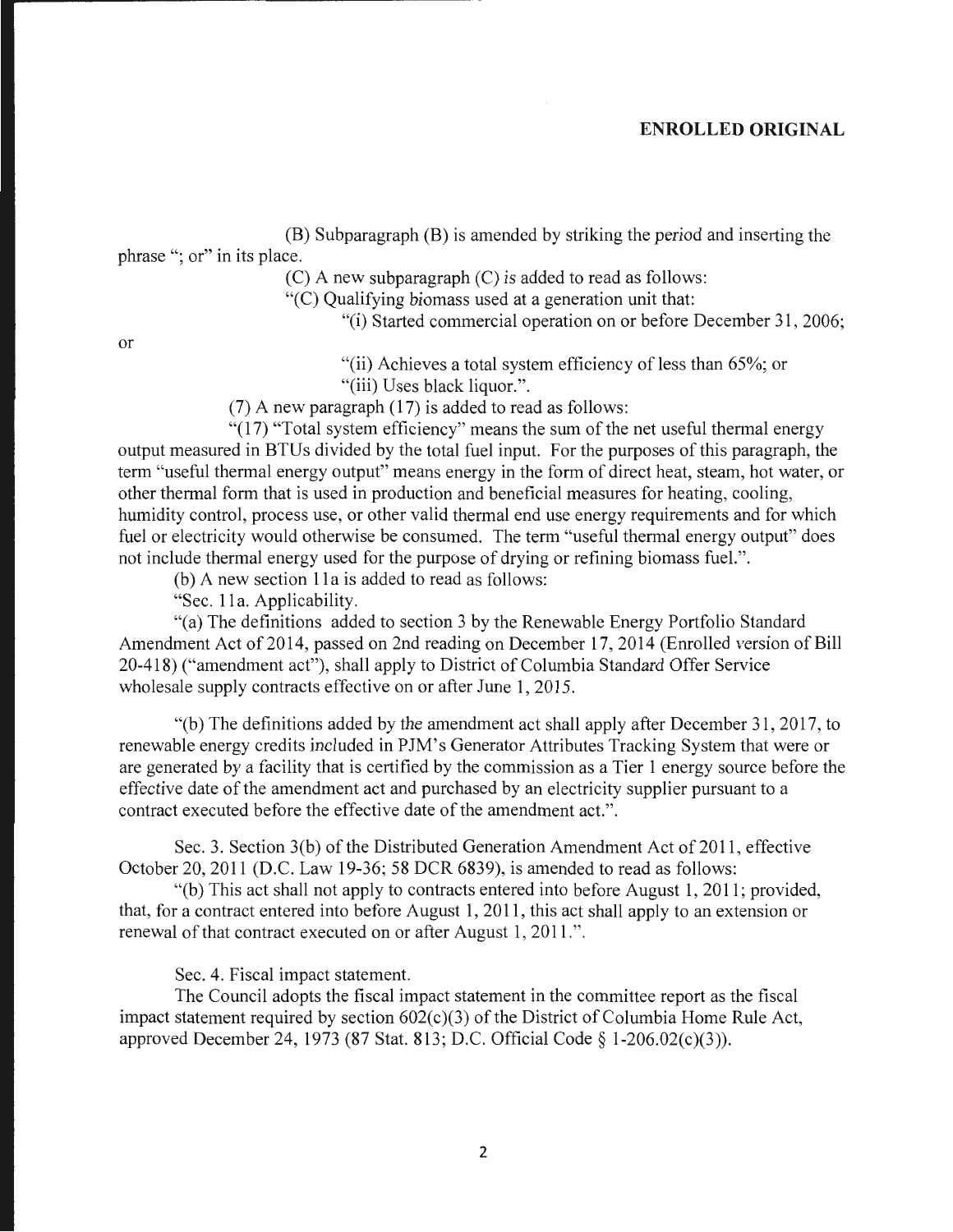### **ENROLLED ORIGINAL**

Sec. 5. Effective date.

This act shall take effect following approval by the Mayor (or in the event of veto by the Mayor, action by the Council to override the veto), a 30-day period of congressional review as provided in section 602(c)(l) of the District of Columbia Home Rule Act, approved December 24, 1973 (87 Stat. 813; D.C. Official Code § 1-206.02(c)(1)), and publication in the District of Columbia Register.

mill

Chairman Council of the District of Columbia

Mayor

District of Columbia

APPROVED January 26,2015